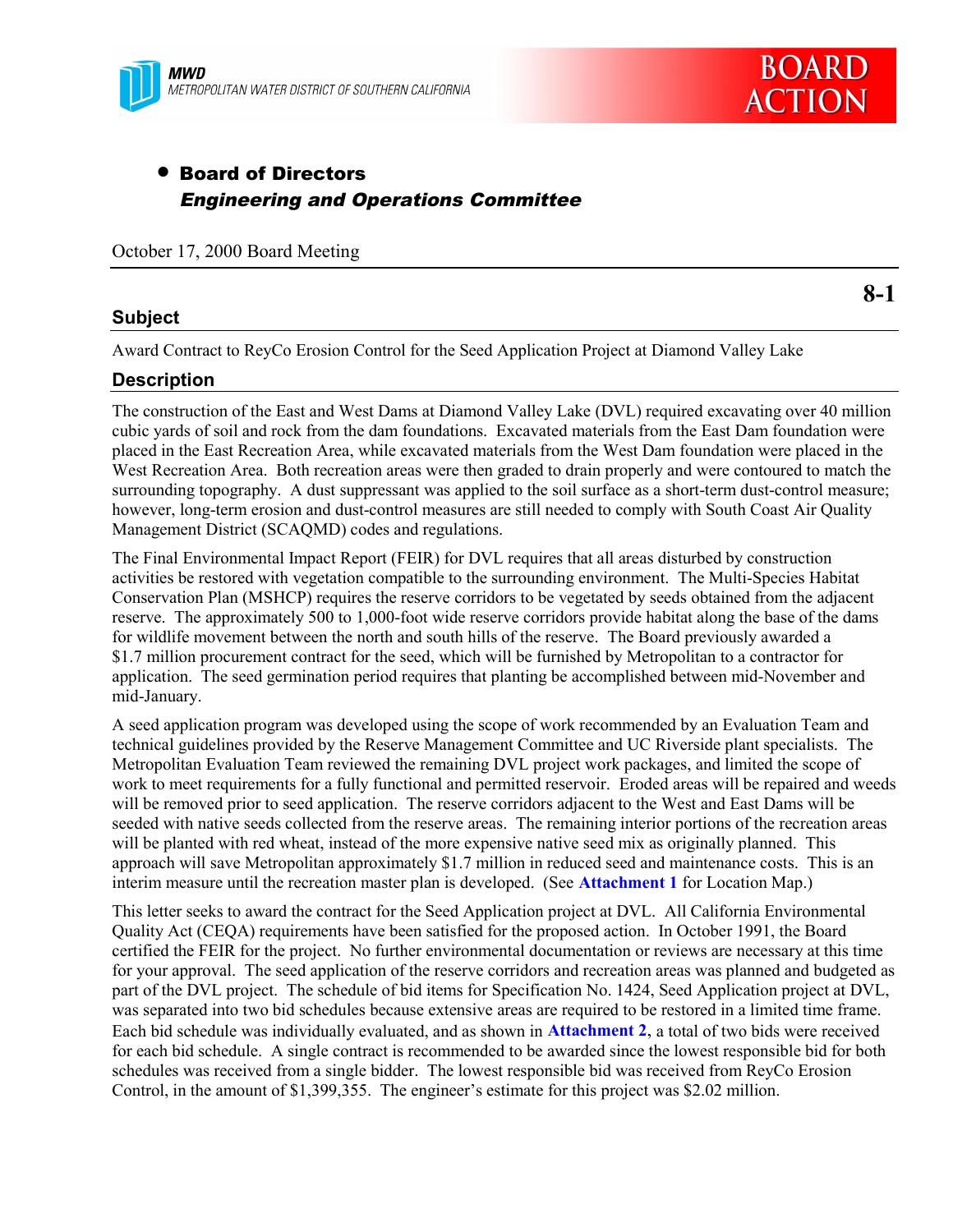The Business Outreach Program determined that no Mandatory Subcontracting Minimum was required; therefore, no MBE/WBE Anticipated Levels of Participation will be required for this project. The determination was based on the following factors: (1) it is a project in which the contractor is being asked to apply different seed mixes using specialized application methods throughout the project areas; (2) the seeds are being provided to the seed application contractor by Metropolitan under a different contract; and (3) potential subcontracting opportunities were limited. Seeding firms with the capability to provide planting by the seed imprint method, generally also own equipment to provide seed application by seed drilling or hydroseeding. Repair of erosion and weed control is also normally a part of these businesses.

# **Policy**

Metropolitan Water District Administrative Code Section 8113: Award of contract required to be made by competitive bidding.

## **Board Options/Fiscal Impact**

#### **Option #1**

Award a fixed price contract in the amount of \$1,399,355 to ReyCo Erosion Control. Seed application in the Reserve Corridors and East and West Recreation Areas is required to comply with FEIR requirements and to comply with SCAQMD codes for erosion and dust control.

**Fiscal Impact:** \$1,399,355 of previously appropriated funds

#### **Option #2**

Maintain disturbed areas in their existing condition. The DVL project would not be in compliance with the FEIR requirements for seeding disturbed areas, therefore approval from permitting agencies would need to be obtained to modify the FEIR mitigation monitoring plan. This modified mitigation monitoring plan would still require alternatives to comply with SCAQMD codes for erosion and dust control. The terms of the MSHCP would also need to be renegotiated and additional mitigation lands would need to be identified to compensate for loss of reserve habitat.

**Fiscal Impact:** Higher costs for alternative aesthetic treatment, erosion and dust control, and also costs for renegotiating and purchasing additional mitigation lands.

## **Staff Recommendation**

Option #1.

Wolfe

*Roy L. Wolfe Manager, Corporate Resources*

9/29/2000

9/28/2000

*Date*

*General Manager Date*

**Attachment 1 - (Location Map) Attachment 2 - (Abstract of Bids)** BLA #153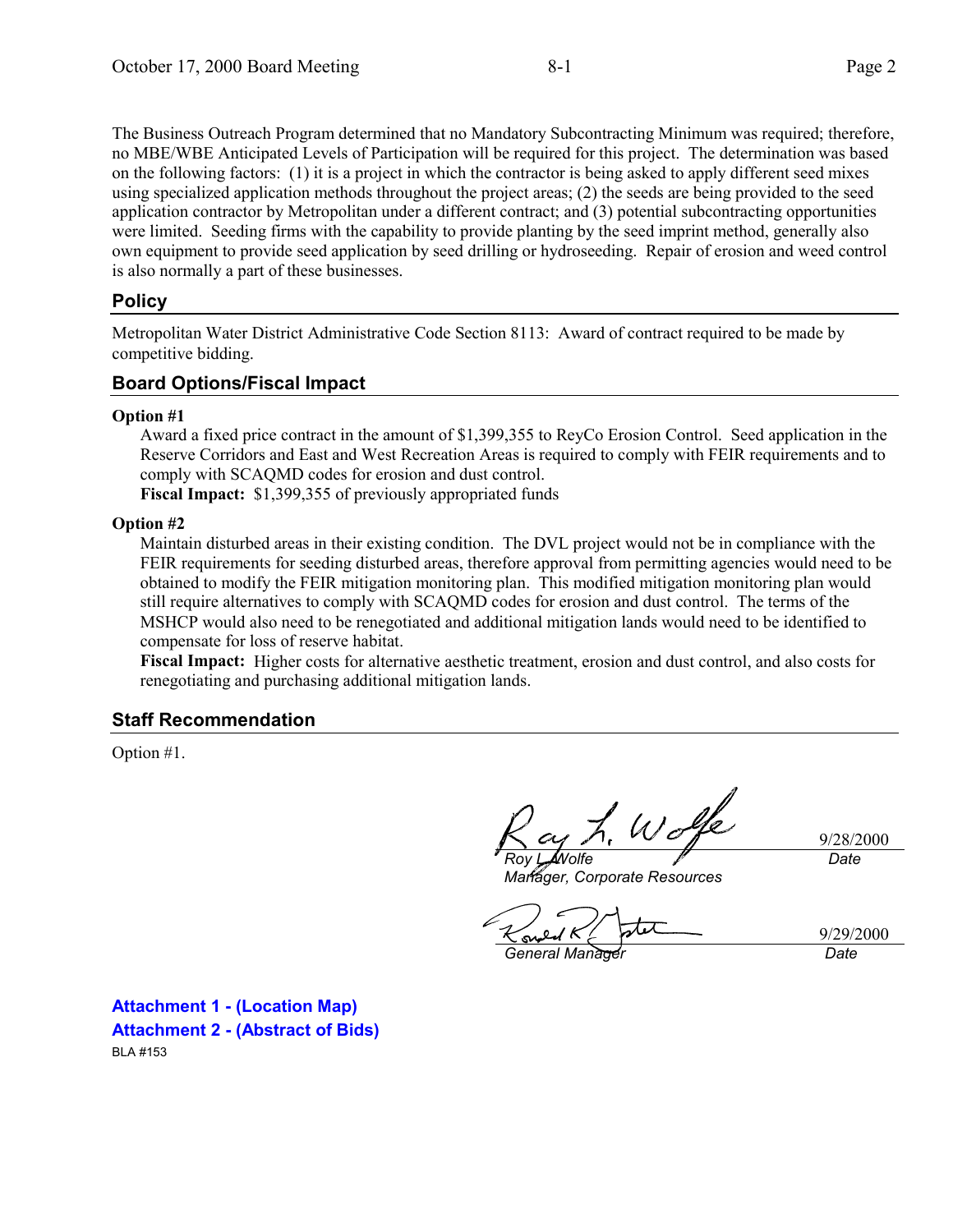Location Map DVLP – Seed Application